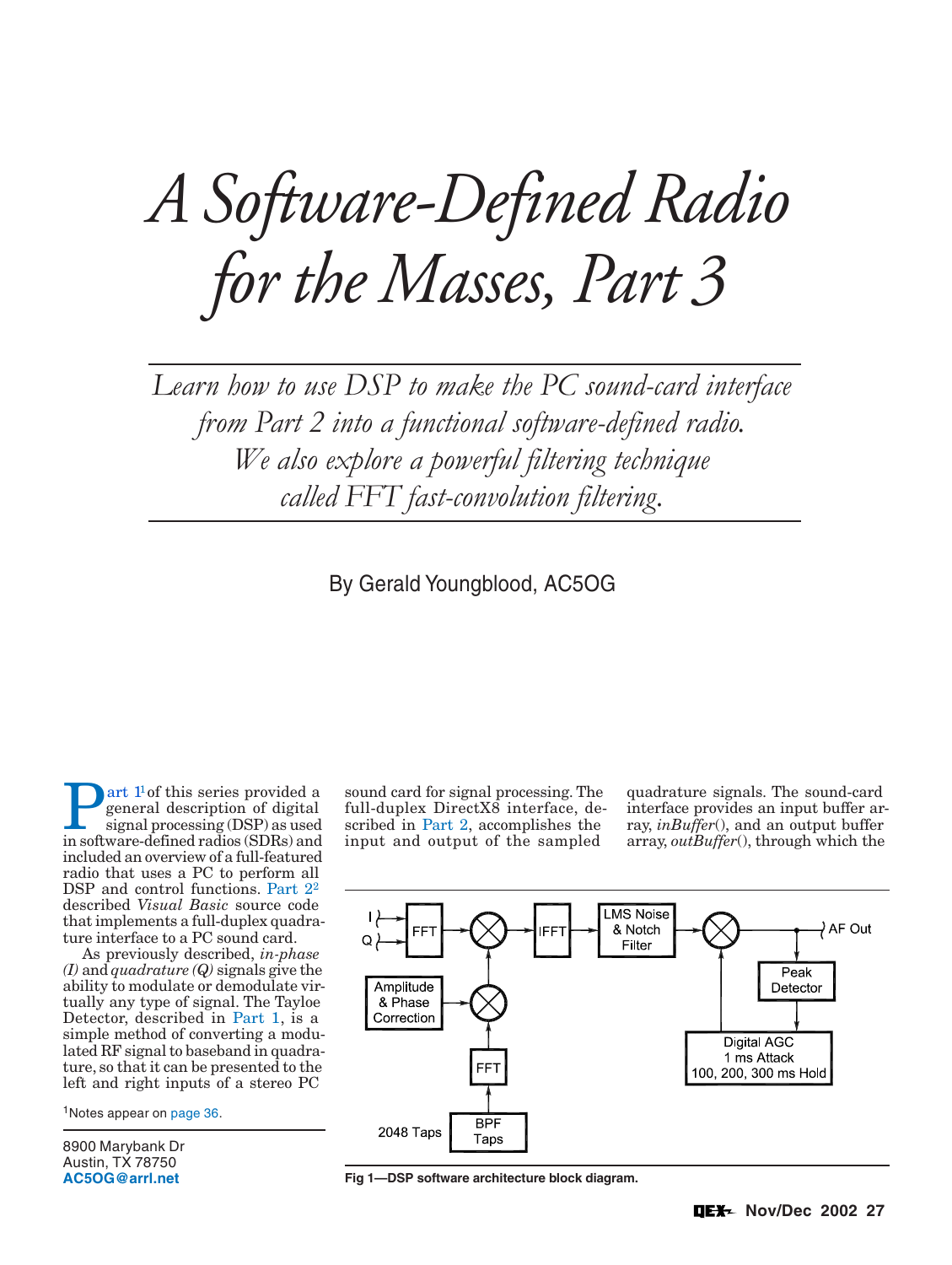<span id="page-1-0"></span>DSP code receives the captured signal and then outputs the processed signal data.

This article extends the sound-card interface to a functional SDR receiver demonstration. To accomplish this, the following functions are implemented in software:

- Split the stereo sound buffers into *I* and *Q* channels.
- Conversion from the time domain into the frequency domain using a *fast Fourier transform (*FFT*).*
- Cartesian-to-polar conversion of the signal vectors.
- Frequency translation from the 11.25 kHz-offset baseband IF to 0 Hz.
- Sideband selection.
- Band-pass filter coefficient generation.
- FFT fast-convolution filtering.
- Conversion back to the time domain with an inverse fast Fourier transform (IFFT).
- Digital automatic gain control (AGC) with variable hang time.
- Transfer of the processed signal to the output buffer for transmit or receive operation.
	- The demonstration source code may

Public Const Fs As Long = 44100 'Sampling frequency in samples per 'second Public Const NFFT As Long = 4096 'Number of FFT bins Public Const BLKSIZE As Long = 2048 'Number of samples in capture/play block Public Const CAPTURESIZE As Long = 4096 (Number of samples in Capture Buffer Public Const FILTERTAPS As Long = 2048 'Number of taps in bandpass filter Private BinSize As Single  $\overline{S}$  and  $\overline{S}$  is the set of FFT Bins in Hz Private order As Long 'Calculate Order power of 2 from NFFT Private filterM(NFFT) As Double 'Polar Magnitude of filter freq resp Private filterP(NFFT) As Double 'Polar Phase of filter freq resp Private RealIn(NFFT) As Double 'FFT buffers Private RealOut(NFFT) As Double Private ImagIn(NFFT) As Double Private ImagOut(NFFT) As Double Private IOverlap(NFFT - FILTERTAPS - 1) As Double 'Overlap prev FFT/IFFT Private QOverlap(NFFT - FILTERTAPS - 1) As Double 'Overlap prev FFT/IFFT Private RealOut\_1(NFFT) As Double 'Fast Convolution Filter buffers Private RealOut\_2(NFFT) As Double Private ImagOut\_1(NFFT) As Double Private ImagOut\_2(NFFT) As Double Public FHigh As Long  $'$ High frequency cutoff in Hz Public FLow As Long  $\sim$  'Low frequency cutoff in Hz Public Fl As Double  $\qquad$  'Low frequency cutoff as fraction of Fs Public Fh As Double  $'$  High frequency cutoff as fraction of Fs Public SSB As Boolean 'True for Single Sideband Modes Public USB As Boolean 'Sideband select variable Public TX As Boolean 'Transmit mode selected Public IFShift As Boolean 'True for 11.025KHz IF Public AGC As Boolean 'AGC enabled Public AGCHang As Long 'AGC AGCHang time factor Public AGCMode As Long  $\sim$  'Saves the AGC Mode selection Public RXHang As Long 'Save RX Hang time setting Public AGCLoop As Long 'AGC AGCHang time buffer counter Private Vpk As Double 'Peak filtered output signal Private G(24) As Double  $\overline{G}$  and  $\overline{G}$  and  $\overline{G}$  and  $\overline{G}$  and  $\overline{G}$  and  $\overline{G}$  and  $\overline{G}$  and  $\overline{G}$  and  $\overline{G}$  and  $\overline{G}$  and  $\overline{G}$  and  $\overline{G}$  and  $\overline{G}$  and  $\overline{G}$  and  $\overline{G}$  and  $\over$ Private Gain As Double  $\overline{G}$  and  $\overline{G}$  and  $\overline{G}$  and  $\overline{G}$  and  $\overline{G}$  and  $\overline{G}$  and  $\overline{G}$  and  $\overline{G}$  and  $\overline{G}$  and  $\overline{G}$  and  $\overline{G}$  and  $\overline{G}$  and  $\overline{G}$  and  $\overline{G}$  and  $\overline{G}$  and  $\overline$ Private PrevGain As Double 'AGC Gain during previous input block Private GainStep As Double 'AGC attack time steps Private GainDB As Double 'AGC Gain in dB Private TempOut(BLKSIZE) As Double 'Temp buffer to compute Gain Public MaxGain As Long **Washington Communist Constructs** 'Maximum AGC Gain factor Private FFTBins As Long The Second terms of FFT Bins for Display Private M(NFFT) As Double 'Double precision polar magnitude Private P(NFFT) As Double  $\blacksquare$ Private S As Long  $'$  Loop counter for samples

**Fig 2—Variable declarations.**

**28 Nov/Dec 2002**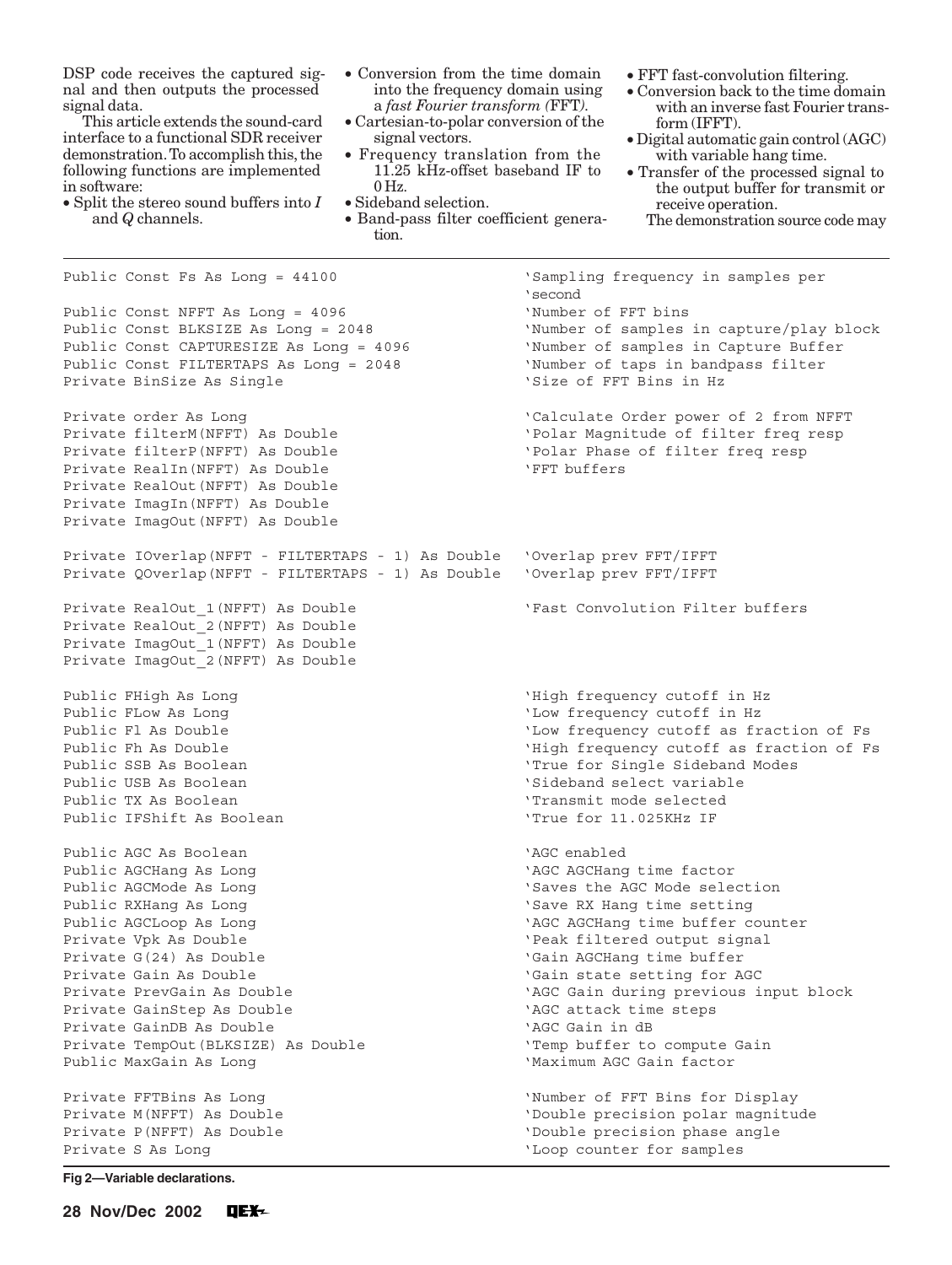<span id="page-2-0"></span>be downloaded from *ARRLWeb*. [3](#page-9-0) The software requires the *dynamic link library (DLL)* files from the Intel Signal Processing Library<sup>4</sup> to be located in the working directory. These files are included with the demo software.

### **The Software Architecture**

[Fig 1](#page-0-0) provides a block diagram of the DSP software architecture. The architecture works equally well for both transmit and receive with only a few lines of code changing between the two. While the block diagram illustrates functional modules for *Amplitude and Phase Correction* and the *LMS Noise and Notch Filter*, discussion of these features is beyond the scope of this article.

Amplitude and phase correction permits imperfections in phase and amplitude imbalance created in the analog circuitry to be corrected in the frequency domain. LMS noise and notch filters<sup>[5](#page-9-0)</sup> are an adaptive form of *finite impulse response* (FIR) filtering that accomplishes noise reduction in the time domain. There are other techniques for noise reduction that can be accomplished in the frequency domain such as *spectral subtraction*,<sup>[6](#page-9-0)</sup> correla*tion*[7](#page-9-0) and *FFT averaging.*[8](#page-9-0)

### **Parse the Input Buffers to Get** *I* **and** *Q* **Signal Vectors**

[Fig 2](#page-1-0) provides the variable and constant declarations for the demonstration code. The code for parsing the *inBuffer*() is illustrated in Fig 3. The left and right signal inputs must be parsed into *I* and *Q* signal channels before they are presented to the FFT input. The 16-bit integer left- and right-channel samples are interleaved, therefore the code shown in Fig 3 must be used to split the signals. The arrays *RealIn*() and *RealOut*() are used to store the *I* signal vectors and the arrays *ImagIn*() and *ImagOut*() are used to store the *Q* signal vectors. This corresponds to the nomenclature used in the complex FFT algorithm. It is not critical which of the *I* and *Q* channels goes to which input because one can simply reverse the code in Fig 3 if the sidebands are inverted.

## **The FFT: Conversion to the Frequency Domain**

[Part 1](#page-14-0) of this series discussed how the FFT is used to convert discretetime sampled signals from the time domain into the frequency domain (see [Note 1\)](#page-9-0). The FFT is quite complex to derive mathematically and somewhat tedious to code. Fortunately, Intel has provided performance-optimized code in DLL form that can be called from a single line of code for this and other important DSP functions (see [Note 4\)](#page-9-0).

The FFT effectively consists of a series of very narrow band-pass filters, the outputs of which are called *bins,* as illustrated in Fig 4. Each bin has a magnitude and phase value representative of the sampled input signal's content at the respective bin's center frequency. Overlap of adjacent bins resembles the output of a *comb filter* as discussed in [Part 1.](#page-14-0)

The PC SDR uses a 4096-bin FFT. With a sampling rate of 44,100 Hz, the bandwidth of each bin is 10.7666 Hz (44,100/4096), and the center frequency of each bin is the bin number times the bandwidth. Notice in Fig 4 that with respect to the center frequency of the sampled quadrature signal, the upper sideband is located in bins 1 through 2047, and the lower sideband is located in bins 2048 through 4095. Bin 0 contains the carrier translated to 0 Hz. An FFT performed on an analytic signal *I* + *jQ* allows positive and negative frequencies to be analyzed separately.

The Turtle Beach Santa Cruz sound card I use has a 3-dB frequency response of approximately 10 Hz to 20 kHz. (Note: the data sheet states a high-frequency cutoff of 120 kHz, which has to be a typographical error, given the 48-kHz maximum sampling rate). Since we sample the RF signal in quadrature, the sampling rate is effectively doubled (44,100 Hz times

Erase RealIn, ImagIn

```
For S = 0 To CAPTURESIZE - 1 Step 2 'Copy I to RealIn and Q to ImagIn 
    RealIn(S \ 2) = inBuffer(S + 1) 'Zero stuffing second half of
    ImagIn(S \setminus 2) = inBuffer(S) 'RealIn and ImagIn Next S
```
**Fig 3—Parsing input buffers into I and Q signal vectors.**





nspzrFftNip RealIn, ImagIn, RealOut, ImagOut, order, NSP\_Forw nspdbrCartToPolar RealOut, ImagOut, M, P, NFFT 'Cartesian to polar

**Fig 5—Time domain to frequency domain conversion using the FFT.**



**Fig 6—Offset baseband IF diagram. The local oscillator is shifted by 11.025 kHz so that the desired-signal carrier frequency is centered at an 11,025-Hz offset within the FFT output. To shift the signal for subsequent filtering the desired bins are simply copied to center the carrier frequency, fc, at 0 Hz.**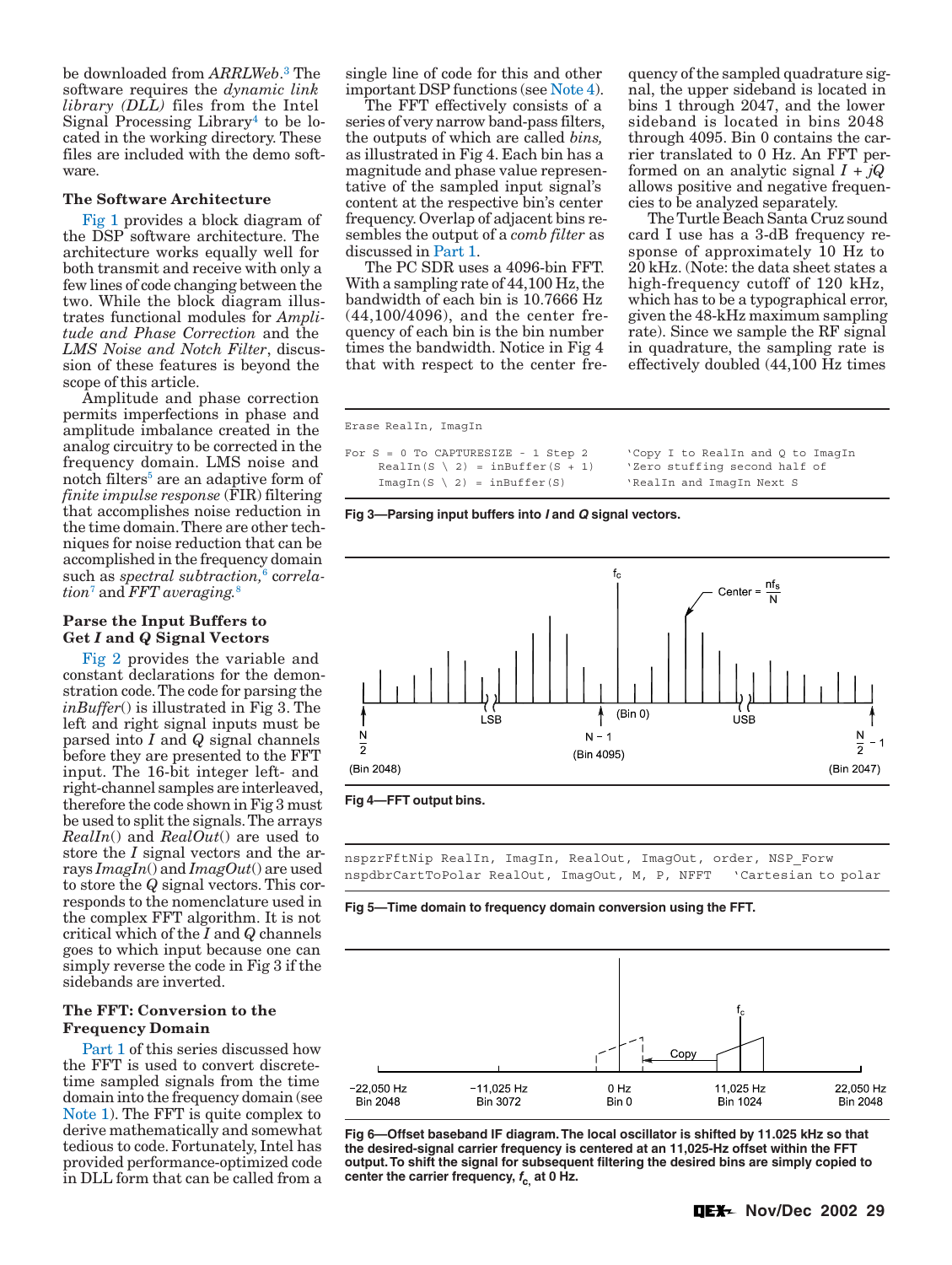<span id="page-3-0"></span>two channels yields an 88,200-Hz effective sampling rate). This means that the output spectrum of the FFT will be twice that of a single sampled channel. In our case, the total output bandwidth of the FFT will be 10.7666 Hz times 4096 or 44,100 Hz. Since most sound cards roll off near 20 kHz, we are probably limited to a total bandwidth of approximately 40 kHz.

[Fig 5](#page-2-0) shows the DLL calls to the Intel library for the FFT and subsequent conversion of the signal vectors from the Cartesian coordinate system to the Polar coordinate system. The nspzrFftNip routine takes the time domain *RealIn*() and *ImagIn*() vectors and converts them into frequency domain *RealOut*() and *ImagOut*() vectors. The order of the FFT is computed in the routine that calculates the filter coefficients as will be discussed later. NSP\_Forw is a constant that tells the routine to perform the forward FFT conversion.

In the Cartesian system the signal is represented by the magnitudes of two vectors, one on the *Real* or *x* plane and one on the *Imaginary* or *y* plane. These vectors may be converted to a single vector with a magnitude (*M*) and a phase angle (*P*) in the polar system. Depending on the specific DSP algorithm we wish to perform, one coordinate system or the other may be more efficient. I use the polar coordinate system for most of the signal processing in this example. The nspdbrCartToPolar routine converts the output of the FFT to a polar vector consisting of the magnitudes in *M*() and the phase values in  $P(.)$ . This function simultaneously performs Eqs 3 and 4 in [Part 1](#page-14-0) of this article series.

### **Offset Baseband IF Conversion to Zero Hertz**

My original software centered the RF carrier frequency at bin 0 (0 Hz). With this implementation, one can display (and hear) the entire 44-kHz spectrum in real time. One of the problems encountered with direct-conversion or zero-IF receivers is that noise

increases substantially near 0 Hz. This is caused by several mechanisms: 1/*f* noise in the active components, 60/120-Hz noise from the ac power lines, microphonic noise caused by mechanical vibration and local-oscillator phase noise. This can be a problem for weak-signal work because most people tune CW signals for a 700-1000 Hz tone. Fortunately, much of this noise disappears above 1 kHz.

Given that we have 44 kHz of spectrum to work with, we can offset the digital IF to any frequency within the FFT output range. It is simply a matter of deciding which FFT bin to designate as the carrier frequency and then offsetting the local oscillator by the appropriate amount. We then copy the respective bins for the desired sideband so that they are located at 0 Hz for subsequent processing. In the PC SDR, I have chosen to use an offset IF of 11,025 Hz, which is one fourth

of the sampling rate, as shown in [Fig 6.](#page-2-0) 

Fig 7 provides the source code for shifting the offset IF to 0 Hz. The carrier frequency of 11,025 Hz is shifted to bin 0 and the upper sideband is shifted to bins 1 through 1023. The lower sideband is shifted to bins 3072 to 4094. The code allows the IF shift to be enabled or disabled, as is required for transmitting.

### **Selecting the Sideband**

So how do we select sideband? We store zeros in the bins we don't want to hear. How simple is that? If it were possible to have perfect analog amplitude and phase balance on the sampled *I* and *Q* input signals, we would have infinite sideband suppression. Since that is not possible, any imbalance will show up as an image in the passband of the receiver. Fortunately, these imbalances can be cor-

```
IFShift = True 'Force to True for the demo 
    If IFShift = True Then 'Shift sidebands from 11.025KHz IF 
        For S = 0 To 1023 
            If USB Then 
                                        'Move upper sideband to 0Hz
               M(S) = M(S + 1024)<br>P(S) = P(S + 1024) Else 
               M(S + 3072) = M(S + 1) 'Move lower sideband to OHz
                P(S + 3072) = P(S + 1) End If 
        Next 
    End If
```
**Fig 7—Code for down conversion from offset baseband IF to 0 Hz.**

| If $SSB = True$ Then                                                          | 'SSB or CW Modes |  |
|-------------------------------------------------------------------------------|------------------|--|
| If USB = True Then<br>For $S = FFTBins$ To NFFT - 1 . Zero out lower sideband |                  |  |
| $M(S) = 0$                                                                    |                  |  |
| Next                                                                          |                  |  |
| Else                                                                          |                  |  |
| For $S = 0$ To FFTBins - 1 $\forall$ Zero out upper sideband                  |                  |  |
| $M(S) = 0$                                                                    |                  |  |
| Next                                                                          |                  |  |
| End If                                                                        |                  |  |
| End Tf                                                                        |                  |  |

**Fig 8—Sideband selection code.**



**Fig 9—FFT fast-convolution-filtering block diagram. The filter impulse-response coefficients are first converted to the frequency domain using the FFT and stored for repeated use by the filter routine. Each signal block is transformed by the FFT and subsequently multiplied by the filter frequency-response magnitudes. The resulting filtered signal is transformed back into the time domain using the inverse FFT. The Overlap/Add routine corrects the signal for circular convolution.**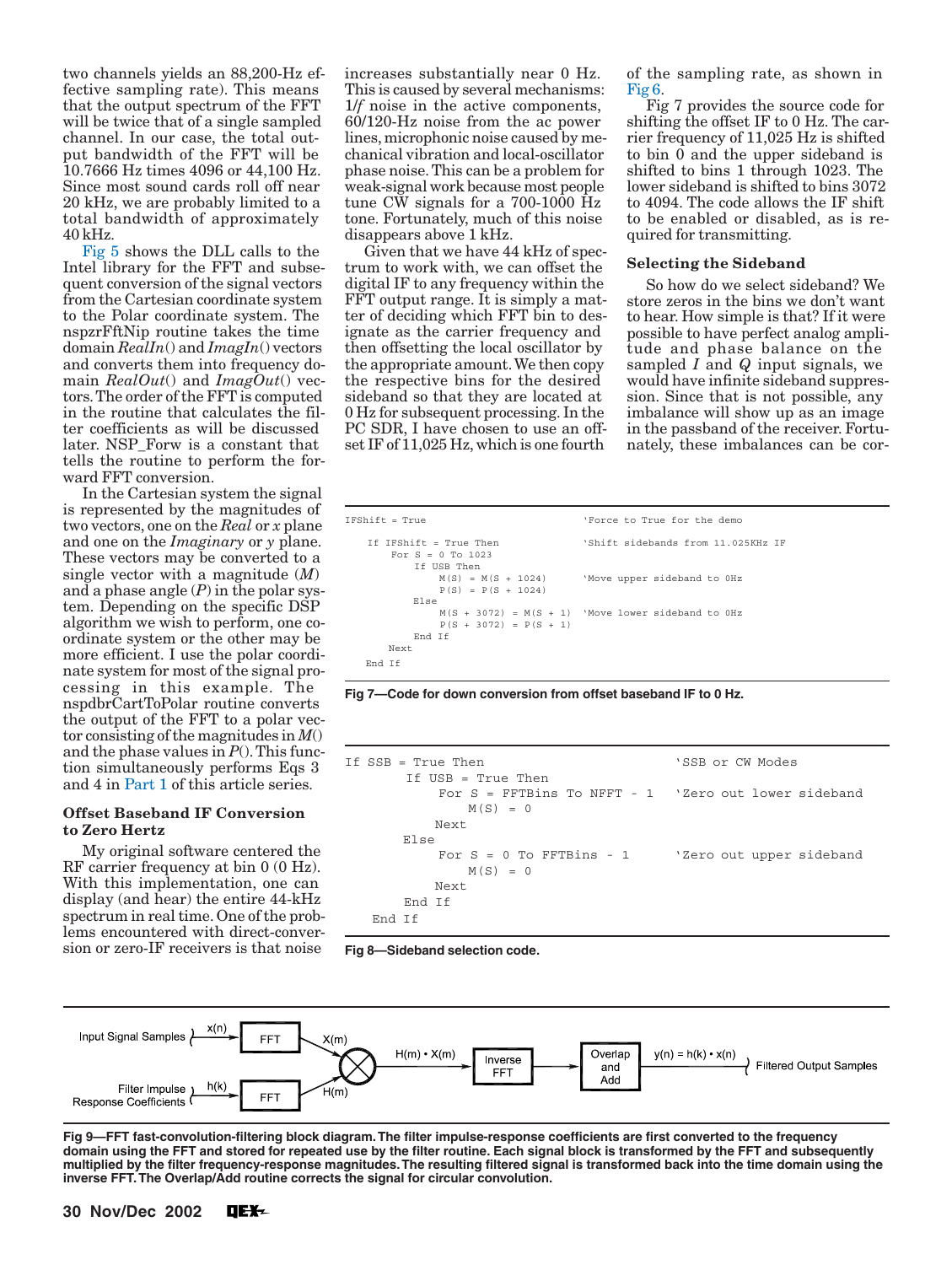<span id="page-4-0"></span>rected through DSP code either in the time domain before the FFT or in the frequency domain after the FFT. These techniques are beyond the scope of this discussion, but I may cover them in a future article. My prototype using INA103 instrumentation amplifiers achieves approximately 40 dB of opposite sideband rejection *without* correction in software.

The code for zeroing the opposite sideband is provided in [Fig 8.](#page-3-0) The lower sideband is located in the highnumbered bins and the upper sideband is located in the low-numbered bins. To save time, I only zero the number of bins contained in the *FFTBins* variable.

### **FFT Fast-Convolution Filtering Magic**

Every DSP text I have read on single-sideband modulation and demodulation describes the IF sampling approach. In this method, the A/D converter samples the signal at an IF such as 40 kHz. The signal is then quadrature down-converted in software to baseband and filtered using finite impulse response $(\mathrm{FIR})^9$  filters. Such a system was described in Doug Smith's *QEX* article called, "Signals, Samples, and Stuff: A DSP Tutorial (Part  $1$ )."<sup>[10](#page-9-0)</sup> With this approach, all processing is done in the time domain.

For the PC SDR, I chose to use a very different approach called *FFT fast-convolution filtering* (also called *FFT convolution*) that performs all filtering functions in the frequency domain.[11](#page-9-0) An FIR filter performs convolution of an input signal with a filter impulse response in the time domain. Convolution is the mathematical means of combining two signals (for example, an input signal and a filter impulse response) to form a third signal (the filtered output signal).[12](#page-9-0) The time-domain approach works very well for a small number of filter taps. What if we want to build a very-highperformance filter with 1024 or more taps? The processing overhead of the FIR filter may become prohibitive. It turns out that an important property of the Fourier transform is that convolution in the time domain is equal to multiplication in the frequency domain. Instead of directly convolving the input signal with the windowed filter impulse response, as with a FIR filter, we take the respective FFTs of the input signal and the filter impulse response and simply multiply them together, as shown in [Fig 9.](#page-3-0) To get back to the time domain, we perform the inverse FFT of the product. FFT convolution is often faster than direct convolution for filter kernels longer than

64 taps, and it produces exactly the same result.

For me, FFT convolution is easier to understand than direct convolution because I mentally visualize filters in the frequency domain. As described in [Part 1](#page-14-0) of this series, the output of the complex FFT may be thought of as a long bank of narrow band-pass filters aligned around the carrier frequency

 $(bin 0)$ , as shown in [Fig 4.](#page-2-0) Fig 10 illustrates the process of FFT convolution of a transformed filter impulse response with a transformed input signal. Once the signal is transformed back to the time domain by the inverse FFT, we must then perform a process called the *overlap/add method*. This is because the process of convolution produces an output signal that is



**Fig 10—FFT fast convolution filtering output. When the filter-magnitude coefficients are multiplied by the signal-bin values, the resulting output bins contain values only within the pass-band of the filter.**

```
Public Static Sub CalcFilter(FLow As Long, FHigh As Long) 
Static Rh(NFFT) As Double 'Impulse response for bandpass filter 
Static Ih(NFFT) As Double 'Imaginary set to zero 
Static reH(NFFT) As Double 'Real part of filter response 
Static imH(NFFT) As Double 'Imaginary part of filter response 
Erase Ih 
Fh = FHigh / Fs ' Compute high and low cutoff
Fl = FLow / Fs \overline{S} as a fraction of Fs
BinSize = Fs / NFFT \checkmark Compute FFT Bin size in Hz
FFTBins = (FHigh / BinSize) + 50 'Number of FFT Bins in filter width 
order = NFFT 'Compute order as NFFT power of 2 
Dim O As Long 
For 0 = 1 To 16 \qquad 'Calculate the filter order
    order = order \sqrt{2} If order = 1 Then 
         order = O 
         Exit For 
     End If 
Next 
'Calculate infinite impulse response bandpass filter coefficients 
'with window 
nspdFirBandpass Fl, Fh, Rh, FILTERTAPS, NSP_WinBlackmanOpt, 1 
'Compute the complex frequency domain of the bandpass filter 
nspzrFftNip Rh, Ih, reH, imH, order, NSP_Forw 
nspdbrCartToPolar reH, imH, filterM, filterP, NFFT 
End Sub
```
**Fig 11—Code for the generating bandpass filter coefficients in the frequency domain.**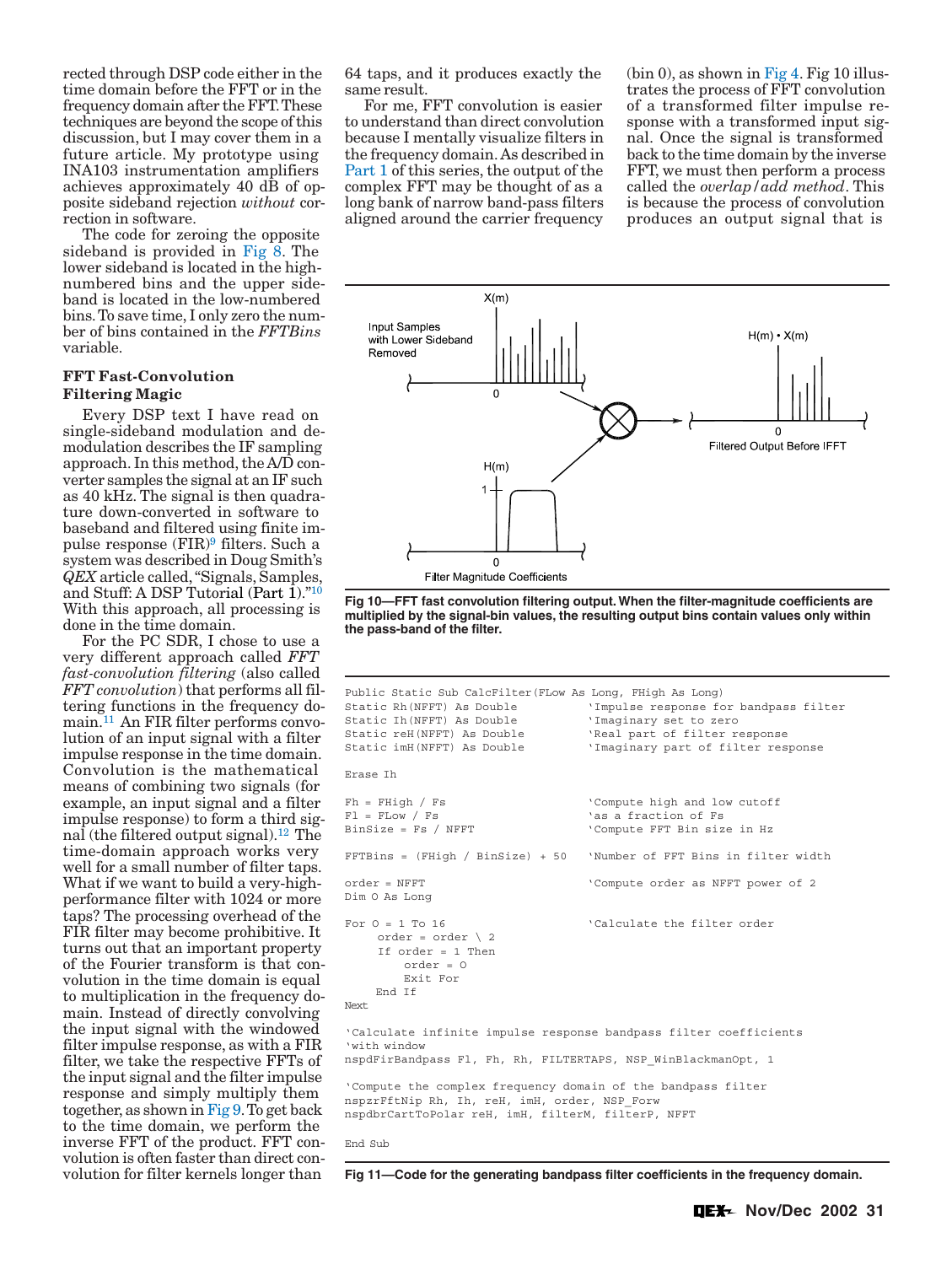<span id="page-5-0"></span>equal in length to the sum of the input samples plus the filter taps minus one. I will not attempt to explain the concept here because it is best de-scribed in the references.<sup>[13](#page-9-0)</sup>

[Fig 11](#page-4-0) provides the source code for producing the frequency-domain band-pass filter coefficients. The CalcFilter subroutine is passed the low-frequency cutoff, *FLow*, and the high-frequency cutoff, *FHigh*, for the filter response. The cutoff frequencies are then converted to their respective fractions of the sampling rate for use by the filter-generation routine, nspdFirBandpass. The FFT order is also determined in this subroutine, based on the size of the FFT, NFFT. The nspdFirBandpass computes the impulse response of the band-pass filter of bandwidth *Fl*() to *Fh*() and a length of *FILTERTAPS*. It then places the result in the array variable *Rh*(). The NSP\_WinBlackmanOpt causes the impulse response to be windowed by a Blackman window function. For a discussion of windowing, refer to the DSP Guide.<sup>14</sup> The value of "1" that is passed to the routine causes the result to be normalized.

Next, the impulse response is converted to the frequency domain by nspzrFftNip. The input parameters are *Rh*(), the real part of the impulse response, and *Ih*(), the imaginary part that has been set to zero. NSP\_Forw tells the routine to perform the forward FFT. We next convert the frequency-domain result of the FFT, *reH*() and *imH*(), to polar form using the nspdbrCartToPolar routine. The filter magnitudes, *filterM*(), and filter phase, *filterP*(), are stored for use in the FFT fast convolution filter. Other than when we manually change the bandpass filter selection, the filter response does not change. This means that we only have to calculate the filter response once when the filter is first selected by the user.

Fig 12 provides the code for an FFT fast-convolution filter. Using the nspdbMpy2 routine, the signal-spectrum magnitude bins, *M*(), are multiplied by the filter frequency-response magnitude bins, *filterM*(), to generate the resulting in-place filtered magnitude-response bins, *M*(). We then use nspdbAdd2 to add the signal phase bins, *P*(), to the filter phase bins, *filterP*(), with the result stored inplace in the filtered phase-response bins, *P*(). Notice that FFT convolution can also be performed in Cartesian coordinates using the method shown in Fig 13, although this method requires more computational resources. Other uses of the frequency-domain magnitude values include FFT aver-

aging, digital squelch and spectrum display.

Fig 14 shows the actual spectral output of a 500-Hz filter using widebandwidth noise input and FFT averaging of the signal over several seconds. This provides a good picture of the frequency response and shape of

| nspdbMpy2 filterM, M, NFFT |  | 'Multiply Magnitude Bins |
|----------------------------|--|--------------------------|
| nspdbAdd2 filterP, P, NFFT |  | 'Add Phase Bins          |

**Fig 12—FFT fast convolution filtering code using polar vectors.**

```
'Compute: RealIn(s) = (RealOut(s) * reH(s)) - (ImagOut(s) * imH(s)) nspdbMpy3 RealOut, reH, RealOut_1, NFFT 
    nspdbMpy3 ImagOut, imH, ImagOut_1, NFFT 
   nspdbSub3 RealOut 1, ImagOut 1, RealIn, NFFT 'RealIn for IFFT
    'Compute: ImagIn(s) = (RealOut(s) * imH(s)) + (ImagOut(s) * reH(s)) nspdbMpy3 RealOut, imH, RealOut_2, NFFT 
    nspdbMpy3 ImagOut, reH, ImagOut_2, NFFT 
    nspdbAdd3 RealOut_2, ImagOut_2, ImagIn, NFFT 'ImagIn for IFFT
```
**Fig 13—Alternate FFT fast convolution filtering code using cartesian vectors.**



**Fig 14—Actual 500-Hz CW filter pass-band display. FFT fast-convolution filtering is used with 2048 filter taps to produce a 1.05 shape factor from 3 dB to 60 dB down and over 120 dB of stop-band attenuation just 250 Hz beyond the 3 dB points.**

```
 'Convert polar to cartesian 
    nspdbrPolarToCart M, P, RealIn, ImagIn, NFFT 
     'Inverse FFT to convert back to time domain 
     nspzrFftNip RealIn, ImagIn, RealOut, ImagOut, order, NSP_Inv 
      'Overlap and Add from last FFT/IFFT: RealOut(s) = RealOut(s) + Overlap(s) 
     nspdbAdd3 RealOut, IOverlap, RealOut, FILTERTAPS - 2 
     nspdbAdd3 ImagOut, QOverlap, ImagOut, FILTERTAPS - 2 
     'Save Overlap for next pass 
    For S = BLKSIZE To NFFT
 IOverlap(S - BLKSIZE) = RealOut(S) 
 QOverlap(S - BLKSIZE) = ImagOut(S) 
    Next
```
 **Fig 15—Inverse FFT and overlap/add code.**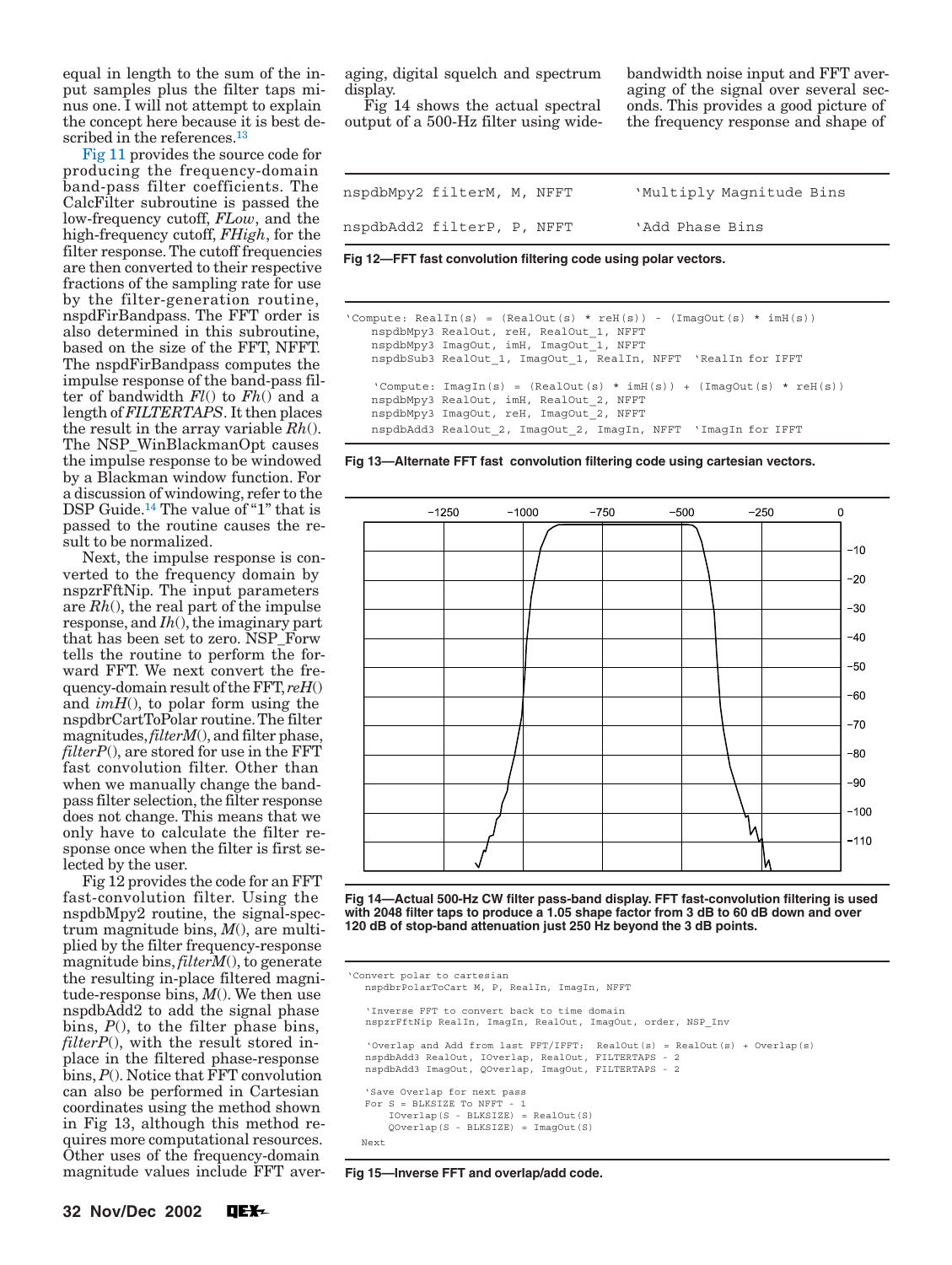<span id="page-6-0"></span>the filter. The shape factor of the 2048 tap filter is 1.05 from the 3-dB to the 60-dB points (most manufacturers measure from 6 dB to 60 dB, a more lenient specification). Notice that the stop-band attenuation is greater than 120 dB at roughly 250 Hz from the 3-dB points. This is truly a brick-wall filter!

An interesting fact about this method is that the window is applied to the filter impulse response rather than the input signal. The filter response is normalized so signals within the passband are not attenuated in the frequency domain. I believe that this normalization of the filter response removes the usual attenuation asso-

ciated with windowing the signal before performing the FFT. To overcome such windowing attenuation, it is typical to apply a 50-75% overlap in the time-domain sampling process and average the FFTs in the frequency domain. I would appreciate comments from knowledgeable readers on this hypothesis.

# **The IFFT and Overlap/Add— Conversion Back to the Time Domain**

Before returning to the time domain, we must first convert back to Cartesian coordinates by using nspdbrPolarToCart as illustrated in [Fig 15.](#page-5-0) Then by setting the NSP\_Inv

flag, the inverse FFT is performed by nspzrFftNip, which places the timedomain outputs in *RealOut*() and *ImagOut*(), respectively. As discussed previously, we must now overlap and add a portion of the signal from the previous capture cycle as described in the DSP Guide (see [Note 13\).](#page-9-0) *Ioverlap*() and *Qoverlap*() store the inphase and quadrature overlap signals from the last pass to be added to the new signal block using the nspdbAdd3 routine.

# **Digital AGC with Variable Hang Time**

The digital AGC code in Fig 16 provides fast-attack and -decay gain

```
If AGC = True Then
```

```
 'If true increment AGCLoop counter, otherwise reset to zero 
 AGCLoop = IIf(AGCLoop < AGCHang - 1, AGCLoop + 1, 0) 
 nspdbrCartToPolar RealOut, ImagOut, M, P, BLKSIZE 'Envelope Polar Magnitude 
Vpk = nspdMax(M, BLKSIZE) \qquad 'Get peak magnitude
 If Vpk <> 0 Then 'Check for divide by zero 
    G(AGCLoop) = 16384 / Vpk 'AGC gain factor with 6 dB headroom 
   Gain = nspdMin(G, AGCHang) \qquad \qquad 'Find peak gain reduction (Min)
 End If 
 If Gain > MaxGain Then Gain = MaxGain 'Limit Gain to MaxGain 
 If Gain < PrevGain Then 'AGC Gain is decreasing 
   GainStep = (PrevGain - Gain) / 44 '44 Sample ramp = 1 ms attack time
   For S = 0 To 43 \, 'Ramp Gain down over 1 ms period
       M(S) = M(S) * (PrevGain - ((S + 1) * GainStep)) Next 
   For S = 44 To BLKSIZE - 1 	 Wultiply remaining Envelope by Gain
      M(S) = M(S) * Gain Next 
 Else 
    If Gain > PrevGain Then 'AGC Gain is increasing 
       GainStep = (Gain - PrevGain) / 44 '44 Sample ramp = 1 ms decay time
        For S = 0 To 43 'Ramp Gain up over 1 ms period 
          M(S) = M(S) * (PrevGain + ((S + 1) * GainStep)) Next 
       For S = 44 To BLKSIZE - 1 Wultiply remaining Envelope by Gain
          M(S) = M(S) * Gain Next 
    Else 
       nspdbMpy1 Gain, M, BLKSIZE 'Wultiply Envelope by AGC gain
    End If 
 End If 
PrevGain = Gain \sim 'Save Gain for next loop
nspdbThresh1 M, BLKSIZE, 32760, NSP_GT WHard limiter to prevent overflow
```
End If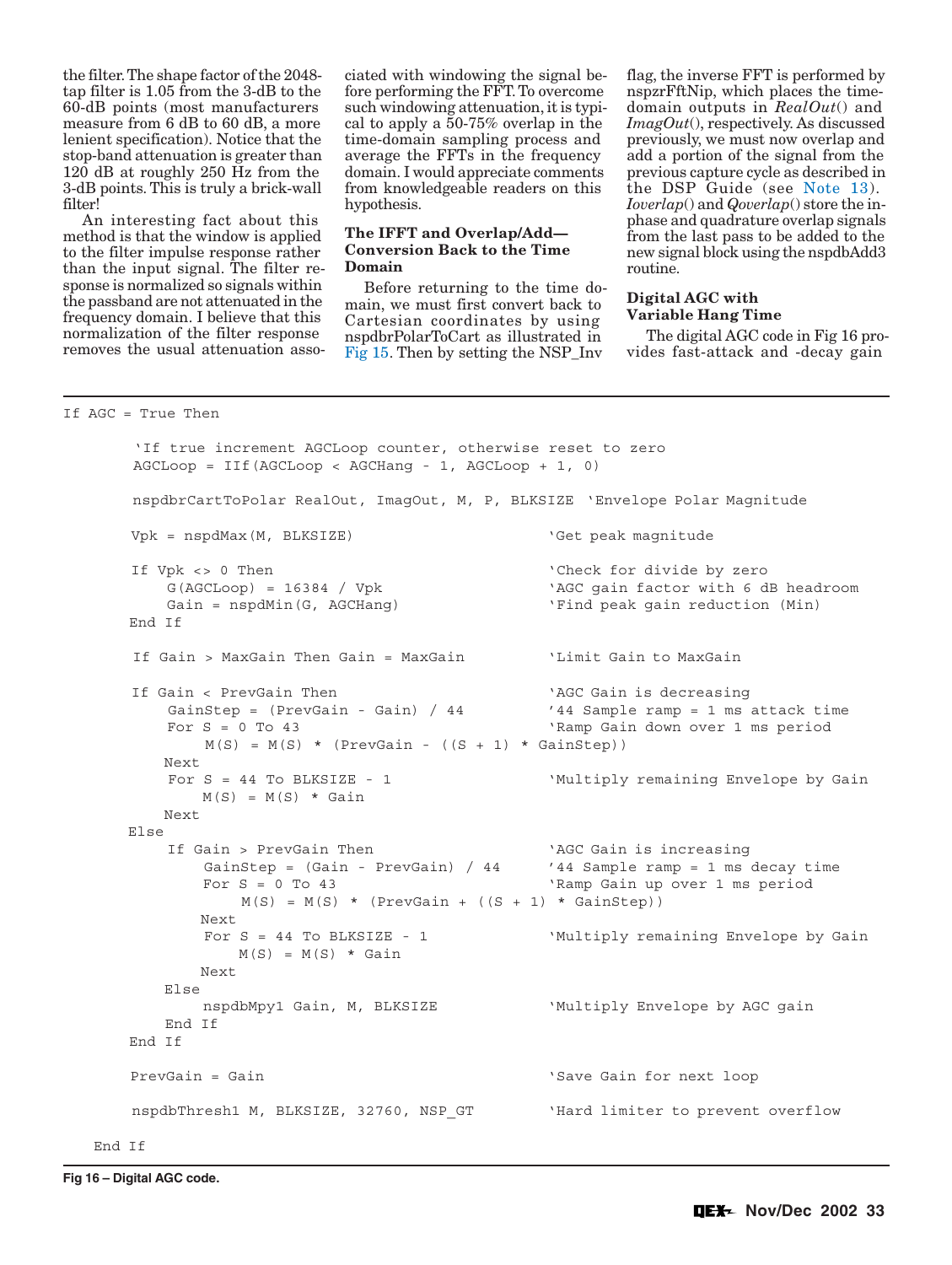control with variable hang time. Both attack and decay occur in approximately 1 ms, but the hang time may be set to any desired value in increments of 46 ms. I have chosen to implement the attack/decay with a linear ramp function rather than an exponential function as described in DSP communications texts.[15](#page-9-0) It works extremely well and is intuitive to code. The flow diagram in Fig 17 outlines the logic used in the AGC algorithm.

Refer to [Figs 16](#page-6-0) and 17 for the following description. First, we check to see if the AGC is turned on. If so, we increment *AGCLoop*, the counter for AGC hang-time loops. Each pass through the code is equal to a hang time

of 46 ms. PC SDR provides hang-time loop settings of 3 (fast,  $132 \text{ ms}$ ),  $5 \text{ (me-}$ dium, 230 ms), 7 (slow, 322 ms) and 22 (long, 1.01 s). The hang-time setting is stored in the *AGCHang*variable. Once the hang-time counter resets, the decay occurs on a 1-ms linear slope.

To determine the AGC gain requirement, we must detect the envelope of the demodulated signal. This is easily accomplished by converting from Cartesian to polar coordinates. The value of *M*() is the envelope, or magnitude, of the signal. The phase vector can be ignored insofar as AGC is concerned. We will need to save the phase values, though, for conversion back to Cartesian coordinates later. Once we

have the magnitudes stored in *M*(), it is a simple matter to find the peak magnitude and store it in *Vpk* with the function nspdMax. After checking to prevent a divide-by-zero error, we compute a gain factor relative to 50% of the full-scale value. This provides 6 dB of headroom from the signal peak to the full-scale output value of the DAC. On each pass, the gain factor is stored in the  $\overline{G}$ ) array so that we can find the peak gain reduction during the hang-time period using the nspdMin function. The peak gain-reduction factor is then stored in the *Gain* variable. Note that *Gain* is saved as a ratio and not in decibels, so that no log/antilog conversion is needed.



**Fig 17—Digital AGC flow diagram.**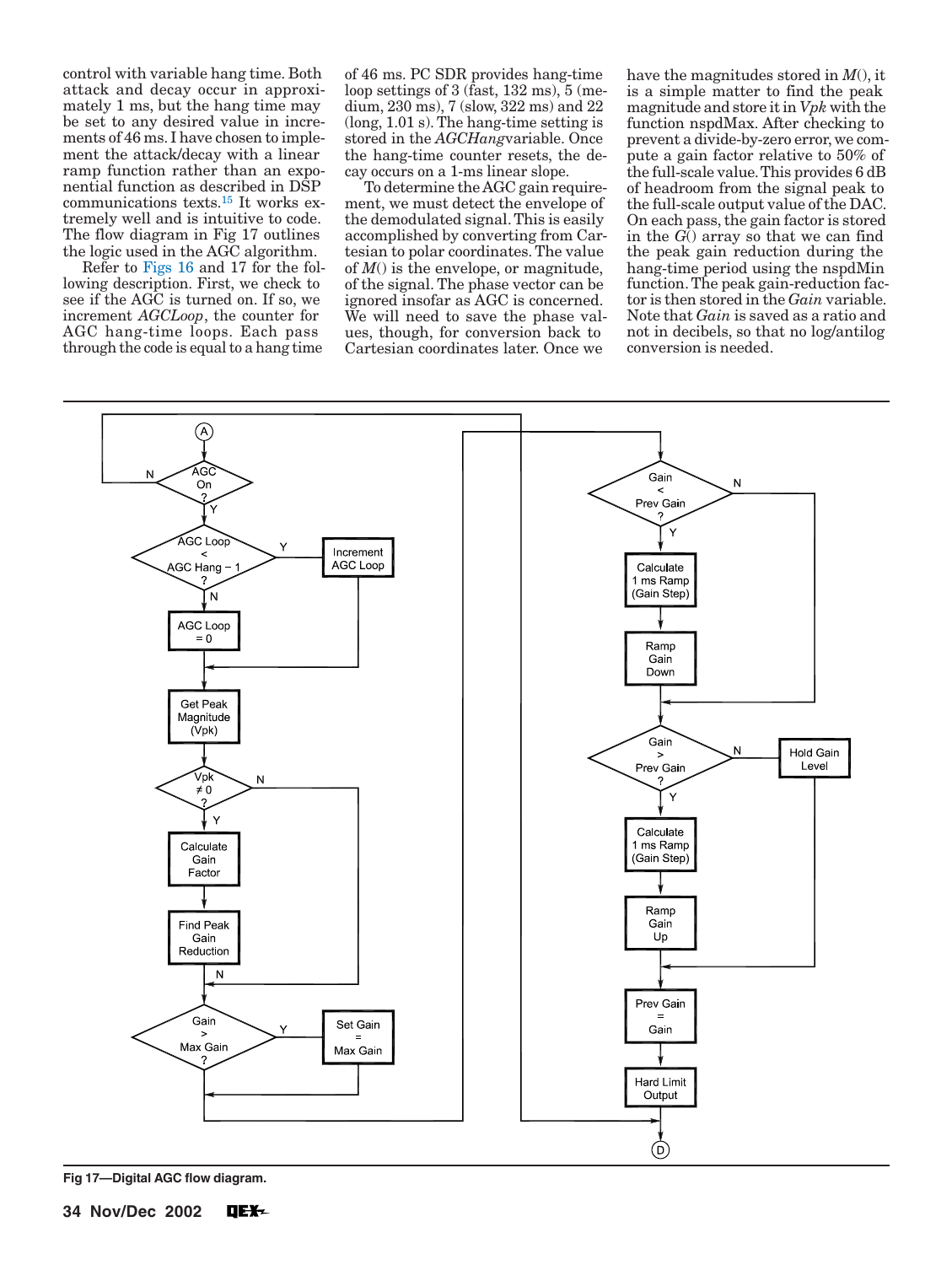The next step is to limit *Gain* to the *MaxGain* value, which may be set by the user. This system functions much like an IF-gain control allowing *Gain* to vary from negative values up to the *MaxGain* setting. Although not provided in the example code, it is a simple task to create a front panel control in *Visual Basic* to manually set the *MaxGain* value.

Next, we determine if the gain must be increased, decreased or left unchanged. If *Gain* is less than *PrevGain* (that is the *Gain* setting from the signal block stored on the last pass through the code), we ramp the gain down linearly over 44 samples. This yields an attack time of approximately 1 ms at a 44,100-Hz sampling rate. *GainStep* is the slope of the ramp per sample time calculated from the *PrevGain* and *Gain* values. We then incrementally ramp down the first 44 samples by the *GainStep* value. Once ramped to the new *Gain* value, we multiply the remaining samples by the fixed *Gain* value.

If *Gain* is increasing from the *PrevGain* value, the process is simply reversed. If *Gain* has not changed, all samples are multiplied by the current *Gain* setting. After the signal block has been processed, *Gain* is saved in *PrevGain* for the next signal block. Finally, nspdbThresh1 implements a hard limiter at roughly the maximum output level of the DAC, to prevent overflow of the integer-variable output buffers.

## **Send the Demodulated or Modulated Signal to the Output Buffer**

The final step is to format the processed signal for output to the DAC. When receiving, the *RealOut*() signal is copied, sample by sample, into both the left and right channels. For transmiting, *RealOut*() is copied to the right channel and *ImagOut*() is copied to the left channel of the DAC. If binaural receiving is desired, the *I* and *Q* signal can optionally be sent to the right and left channels respectively, just as in the transmit mode.

# **Controlling the Demonstration Code**

The SDR demonstration code (see [Note 3\)](#page-9-0) has a few selected buttons for setting AGC hang time, filter selection and sideband selection. The code for these functions is shown in Fig 18. The code is self-explanatory and easy to modify for additional filters, different hang times and other modes of operation. Feel free to experiment.

# **The Fully Functional SDR-1000 Software**

The SDR-1000, my nomenclature for the PC SDR, contains a significant amount of code not illustrated here. I have chosen to focus this article on the essential DSP code necessary for modulation and demodulation in the frequency domain. As time permits, I hope to write future articles that delve into other interesting aspects of the software design.

[Fig 19](#page-9-0) shows the completed frontpanel display of the SDR-1000. I have had a great deal of fun creating—and modifying many times—this user interface. Most features of the user interface are intuitive. Here are some interesting capabilities of the SDR-1000:

- A real-time spectrum display with one-click frequency tuning using a mouse.
- Dual, independent VFOs with database readout of band-plan allocation. The user can easily access and modify the band-plan database.
- Mouse-wheel tuning with the ability to change the tuning rate with a click of the wheel.
- A multifunction digital- and analogreadout meter for instantaneous and average signal strength, AGC gain, ADC input signal and DAC output signal levels.
- Extensive VFO, band and mode control. The band-switch buttons also provide a multilevel memory on the same band. This means that by pressing a given band button

Private Sub cmdAGC\_Click(Index As Integer)

```
 MaxGain = 1000 'Maximum digital gain = 60dB 
    Select Case Index 
        Case 0 
           AGC = True 
          AGCHang = 3 \text{°}3 \times 0.04644 \text{ sec} = 139 \text{ ms} Case 1 
           AGC = True 
           AGCHang = 7 '7 x 0.04644 sec = 325 ms 
       Case 2
           AGC = False 'AGC Off 
    End Select 
End Sub 
Private Sub cmdFilter_Click(Index As Integer) 
    Select Case Index 
        Case 0 
           CalcFilter 300, 3000 '2.7KHz Filter 
        Case 1 
           CalcFilter 500, 1000 '500Hz Filter 
        Case 2 
           CalcFilter 700, 800 '100Hz Filter 
    End Select 
End Sub 
Private Sub cmdMode_Click(Index As Integer) 
    Select Case Index 
       Case 0 'Change mode to USB
          SSB = True USB = True 
       Case 1 \qquad 'Change mode to LSB
           SSB = True 
            USB = False 
    End Select 
End Sub
```
**Fig 18 – Control code for the demonstration front panel.**